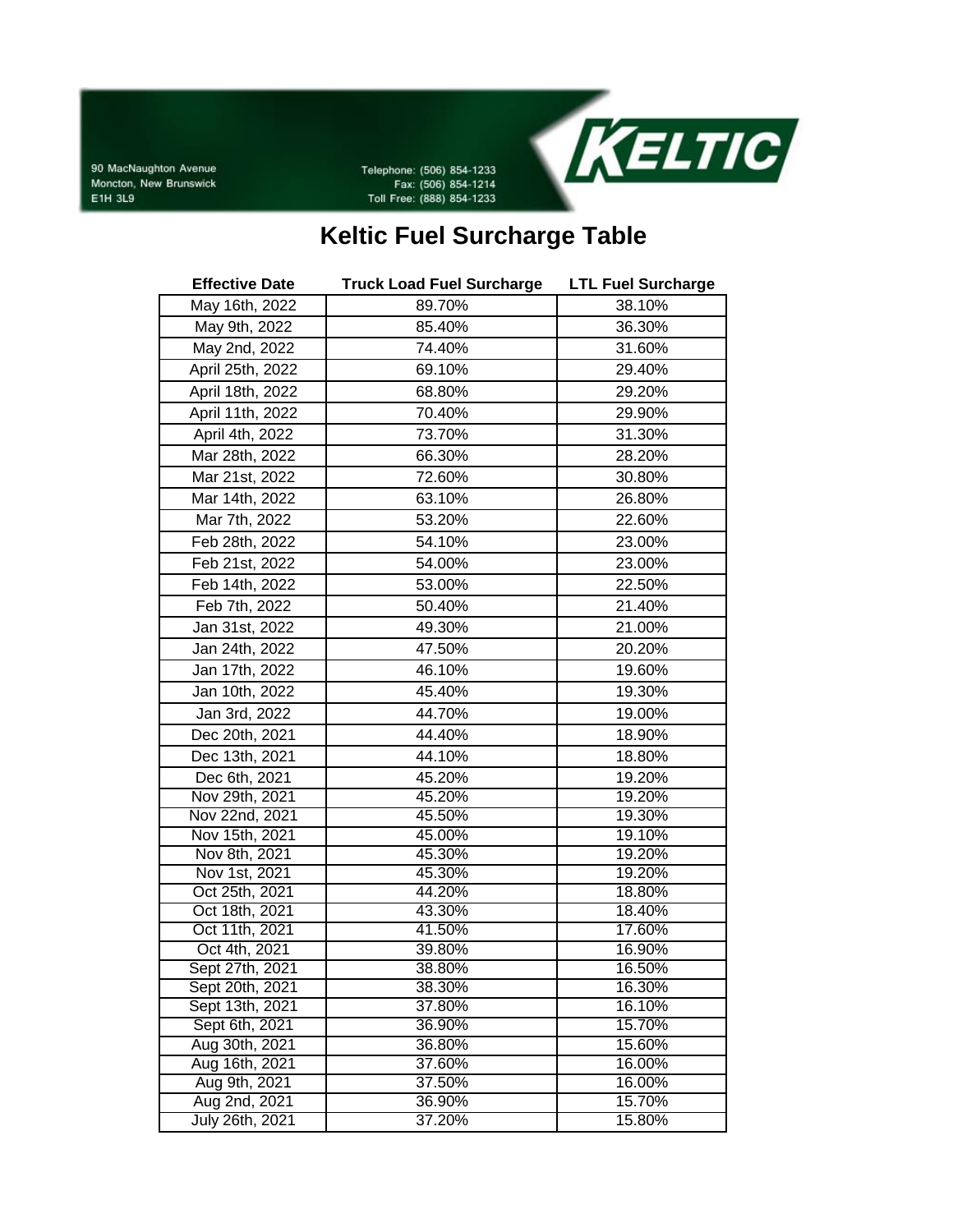| July 19th, 2021                 | 36.60%           | 15.60%           |
|---------------------------------|------------------|------------------|
| July 12th, 2021                 | 36.20%           | 15.40%           |
| July 5th, 2021                  | 36.10%           | 15.40%           |
| June 28th, 2021                 | 35.70%           | 15.20%           |
| June 21st, 2021                 | 35.80%           | 15.20%           |
| June 14th, 2021                 | 35.20%           | 15.00%           |
| June 7th, 2021                  | 34.50%           | 14.70%           |
| May 31st, 2021                  | 34.80%           | 14.80%           |
| May 24th, 2021                  | 34.60%           | 14.70%           |
| May 17th, 2021                  | 34.10%           | 14.50%           |
| May 10th, 2021                  | 33.80%           | 14.40%           |
| May 3rd, 2021                   | 33.70%           | 14.30%           |
| April 26th, 2021                | 33.50%           | 14.20%           |
| April 19th, 2021                | 33.20%           | 14.10%           |
| April 12th, 2021                | 33.30%           | 14.20%           |
| April 5th, 2021                 | 32.90%           | 14.00%           |
| Mar 29th, 2021                  | 33.40%           | 14.20%           |
| Mar 22nd, 2021                  | 33.40%<br>33.00% | 14.20%           |
| Mar 15th, 2021<br>Mar 8th, 2021 | 32.90%           | 14.00%<br>14.00% |
|                                 |                  |                  |
| Mar 1st, 2021                   | 32.00%           | 13.60%           |
| Feb 22nd, 2021                  | 31.00%           | 13.20%           |
| Feb 15th, 2021                  | 30.30%           | 12.90%           |
| Feb 8th, 2021                   | 29.80%           | 12.70%           |
| Feb 1st, 2021                   | 29.80%           | 12.70%           |
| Jan 25th, 2021                  | 29.20%           | 12.40%           |
| Jan 18th, 2021                  | 28.20%           | 12.00%           |
| Jan 11th, 2021                  | 28.30%           | 12.00%           |
| Jan 4th, 2021                   | 28.00%           | 11.90%           |
| Dec 28th, 2020                  | 27.40%           | 11.60%           |
| Dec 21st, 2020                  | 26.60%           | 11.30%           |
| Dec 14th, 2020                  | 26.30%           | 11.20%           |
| Dec 7th, 2020                   | 26.30%           | 11.20%           |
| Nov 30th, 2020                  | 24.90%           | 10.60%           |
| Nov 23rd, 2020                  | 24.60%           | 10.40%           |
| Nov 16th, 2020                  | 23.80%           | 10.10%           |
|                                 |                  |                  |
| Nov 9th, 2020                   | 23.30%           | 9.90%            |
| Nov 2nd, 2020                   | 23.70%           | 10.10%           |
| Oct 26th, 2020                  | 23.60%           | 10.00%           |
| Oct 19th, 2020                  | 23.40%           | 10.00%           |
| Oct 12th, 2020                  | 23.30%           | 9.90%            |
| Oct 5th, 2020                   | 23.20%           | 9.90%            |
| Sept 28th, 2020                 | 23.40%           | 10.00%           |
| Sept 21st, 2020                 | 23.70%           | 10.10%           |
| Sept 14th, 2020                 | 24.40%           | 10.40%           |
| Sept 7th, 2020                  | 24.80%           | 10.50%           |
| Aug 31st, 2020                  | 24.80%           | 10.60%           |
| Aug 17th, 2020                  | 25.20%           | 10.70%           |
| Aug 10th, 2020                  | 25.20%           | 10.70%           |
|                                 |                  |                  |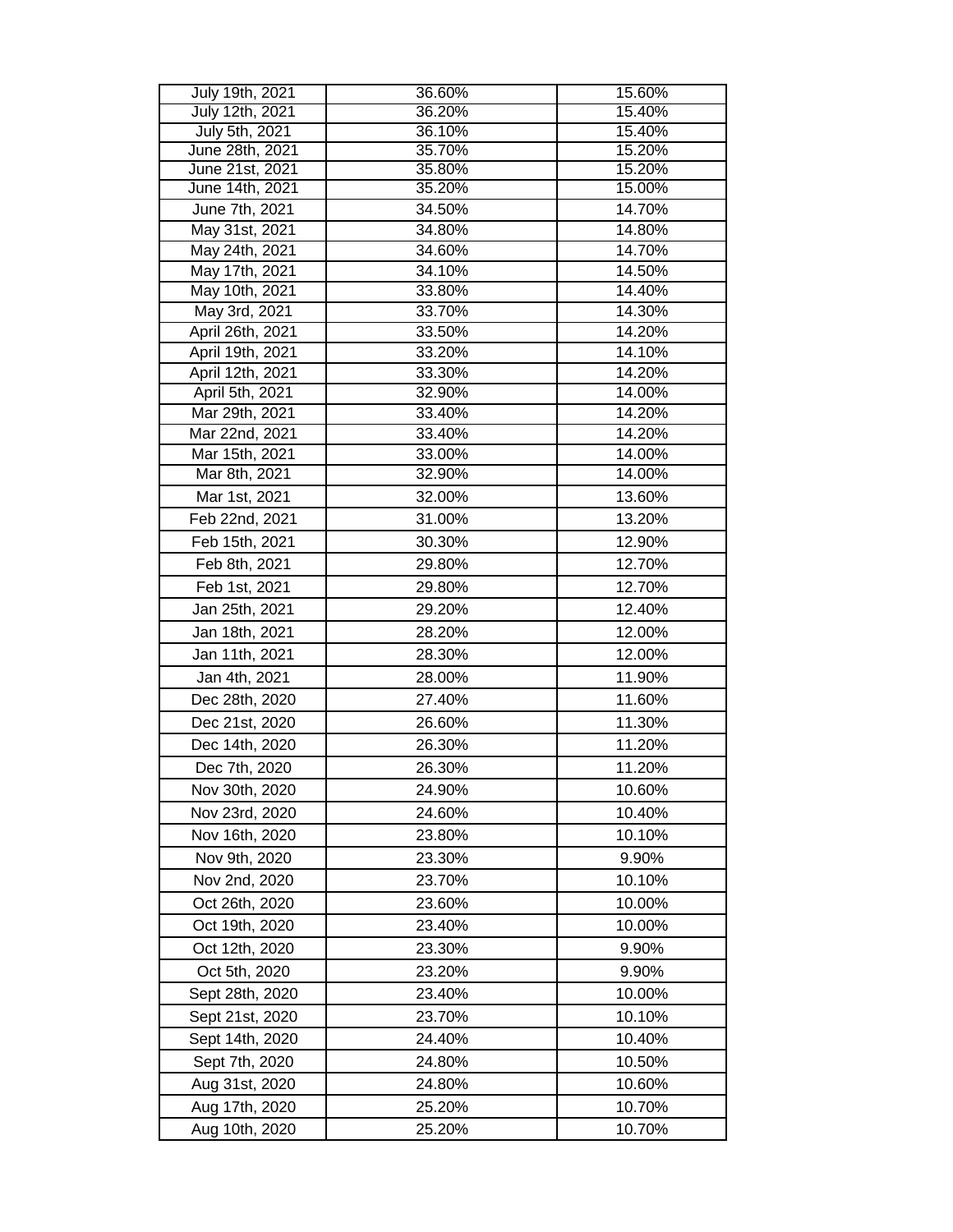| Aug 3rd, 2020    | 25.30% | 10.70% |
|------------------|--------|--------|
| July 27th, 2020  | 24.70% | 10.50% |
| July 20th, 2020  | 24.50% | 10.40% |
| July 13th, 2020  | 24.10% | 10.20% |
| July 6th, 2020   | 23.80% | 10.10% |
| June 29th, 2020  | 23.30% | 9.90%  |
| June 22nd, 2020  | 21.90% | 9.30%  |
| June 15th, 2020  | 21.10% | 9.00%  |
| June 8th, 2020   | 20.50% | 8.70%  |
| June 1st, 2020   | 20.50% | 8.70%  |
| May 25th, 2020   | 20.30% | 8.60%  |
| May 18th, 2020   | 20.20% | 8.60%  |
| May 11th, 2020   | 20.20% | 8.60%  |
| May 4th, 2020    | 22.50% | 9.60%  |
| April 27th, 2020 | 24.50% | 10.40% |
| April 20th, 2020 | 25.50% | 10.80% |
| April 13th, 2020 | 25.20% | 10.70% |
| April 6th, 2020  | 25.20% | 10.70% |
| Mar 30th, 2020   | 26.00% | 11.10% |
| Mar 23rd, 2020   | 29.60% | 12.60% |
| Mar 16th, 2020   | 32.40% | 13.80% |
| Mar 9th, 2020    | 33.10% | 14.10% |
| Mar 2nd, 2020    | 33.90% | 14.40% |
| Feb 24th, 2020   | 34.20% | 14.50% |
| Feb 17th, 2020   | 34.60% | 14.70% |
| Feb 10th, 2020   | 35.50% | 15.10% |
| Feb 3rd, 2020    | 37.20% | 15.80% |
| Jan 27th, 2020   | 37.60% | 16.00% |
| Jan 20th, 2020   | 38.40% | 16.30% |
| Jan 13th, 2020   | 38.60% | 16.40% |
| Jan 6th, 2020    | 38.50% | 16.40% |
| Dec 30th, 2019   | 38.50% | 16.40% |
| Dec 23rd, 2019   | 38.20% | 16.20% |
| Dec 16th, 2019   | 37.50% | 16.00% |
| Dec 9th, 2019    | 37.60% | 16.00% |
| Dec 2nd, 2019    | 37.40% | 15.90% |
| Nov 25th, 2019   | 37.40% | 15.90% |
| Nov 18th, 2019   | 36.90% | 15.70% |
| Nov 11th, 2019   | 35.90% | 15.30% |
| Nov 4th, 2019    | 35.90% | 15.30% |
| Oct 28th, 2019   | 35.70% | 15.20% |
| Oct 21st, 2019   | 35.40% | 15.00% |
| Oct 14th, 2019   | 35.10% | 14.90% |
| Oct 7th, 2019    | 35.40% | 15.00% |
| Sept 30th, 2019  | 35.00% | 14.90% |
| Sept 23rd, 2019  | 33.90% | 14.40% |
| Sept 16th, 2019  | 33.70% | 14.30% |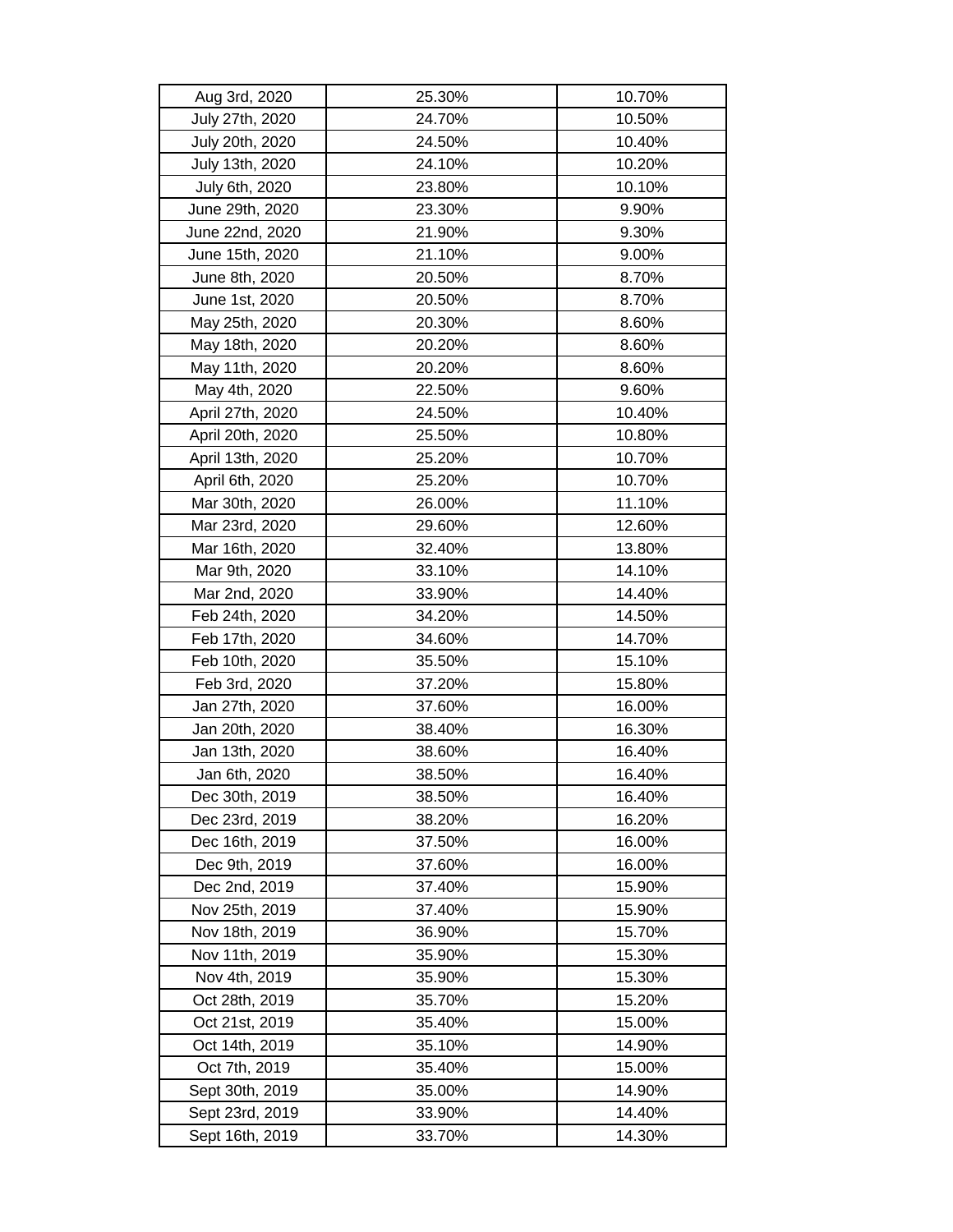| Sept 9th, 2019       | 33.60% | 14.30% |
|----------------------|--------|--------|
| Sept 2nd, 2019       | 33.90% | 14.40% |
| Aug 26th, 2019       | 33.70% | 14.30% |
| Aug 19th, 2019       | 33.60% | 14.30% |
| Aug 12th, 2019       | 34.20% | 14.60% |
| Aug 05th, 2019       | 34.00% | 14.40% |
| July 29th, 2019      | 34.10% | 14.50% |
| July 22nd, 2019      | 33.90% | 14.40% |
| July 15th, 2019      | 34.10% | 14.50% |
| July 8th, 2019       | 33.90% | 14.40% |
| July 1st, 2019       | 33.30% | 14.20% |
| June 24th, 2019      | 33.70% | 14.30% |
| June 17th, 2019      | 35.40% | 15.00% |
| June 10th, 2019      | 36.00% | 15.30% |
| June 3rd, 2019       | 36.90% | 15.70% |
| May 27th, 2019       | 36.60% | 15.60% |
| May 20th, 2019       | 36.70% | 15.60% |
| May 13th, 2019       | 36.70% | 15.60% |
| May 6th, 2019        | 36.50% | 15.50% |
| April 29th, 2019     | 36.00% | 15.30% |
| April 22nd, 2019     | 36.10% | 15.30% |
| April 15th, 2019     | 35.70% | 15.20% |
| April 8th, 2019      | 36.50% | 15.50% |
| April 1st, 2019      | 34.80% | 14.80% |
| March 25th, 2019     | 35.00% | 14.90% |
| March 18th, 2019     | 34.80% | 14.80% |
| March 11th, 2019     | 33.90% | 14.40% |
| March 4th, 2019      | 33.80% | 14.40% |
| Februrary 25th, 2019 | 31.20% | 13.20% |
| Februrary 18th, 2019 | 31.30% | 13.30% |
| Februrary 11th, 2019 | 32.50% | 13.80% |
| Februrary 4th, 2019  | 33.20% | 14.10% |
| January 28th, 2019   | 33.20% | 14.10% |
| January 21st, 2019   | 32.90% | 14.00% |
| January 14th, 2019   | 32.70% | 13.90% |
| January 7th, 2019    | 33.60% | 14.30% |
| December 31st, 2018  | 34.70% | 14.70% |
| December 24th, 2018  | 35.60% | 15.10% |
| December 17th, 2018  | 35.90% | 15.30% |
| December 10th, 2018  | 37.00% | 15.70% |
| December 3rd, 2018   | 38.30% | 16.30% |
| November 26th, 2018  | 39.10% | 16.60% |
| November 19th, 2018  | 39.80% | 16.90% |
| November 12th, 2018  | 39.90% | 16.90% |
| November 5th, 2018   | 39.80% | 16.90% |
| October 29th, 2018   | 40.00% | 17.00% |
| October 22nd, 2018   | 40.40% | 17.20% |